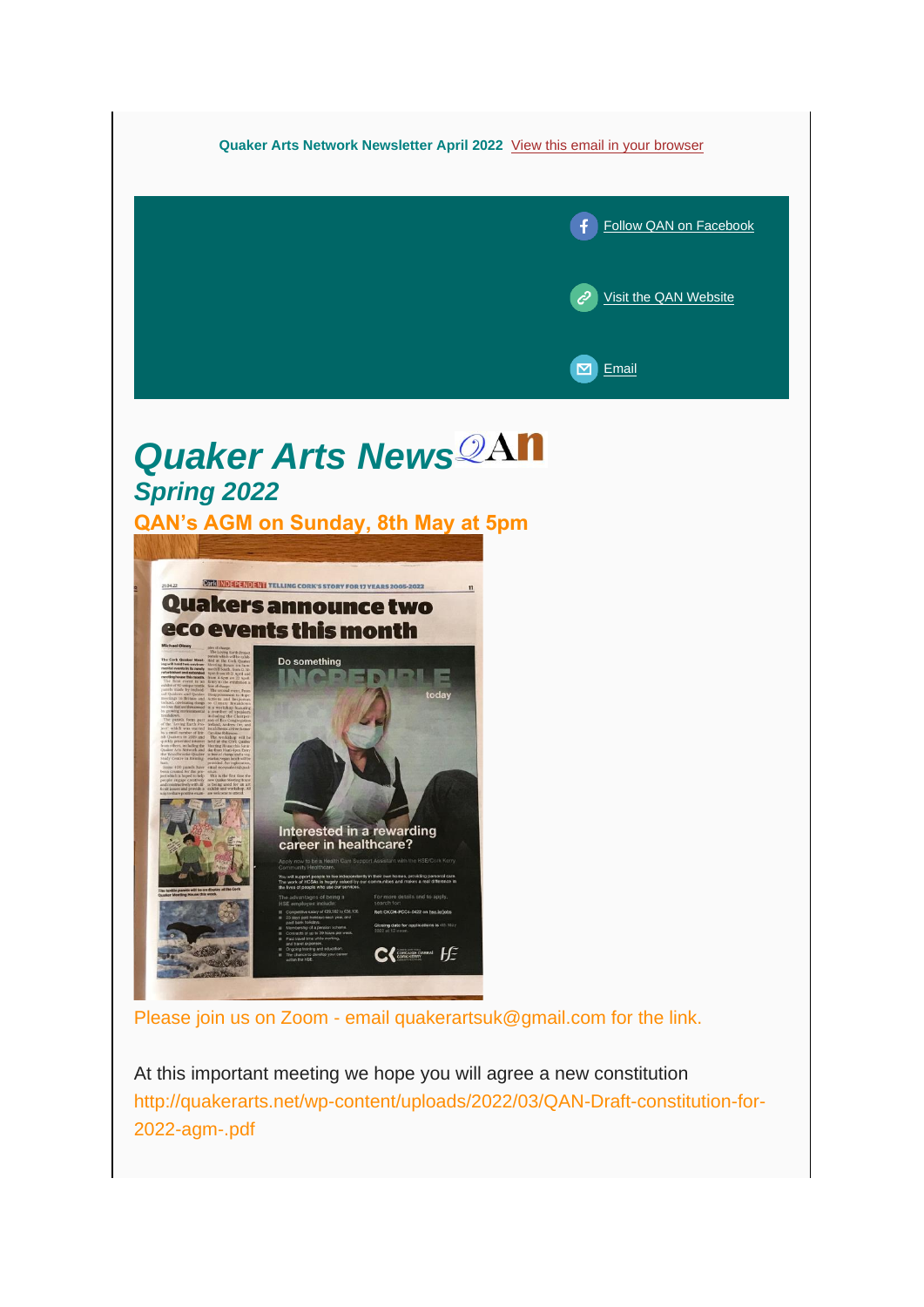This follows the decision at last year's AGM to become a registerd charity. Kate Green would be happy to clarify in advance of the meeting any questions or concerns Friends have about the constitution or charitable status - kategreen@yahoo.co.uk.

*Picture: Newspaper cutting about the Irish tour of Loving Earth Project*

Would you like to serve the Quaker Arts Network, or do you know others who might? Some long-serving Friends need to step back from dome of their QAN responsibilities shortly, so we are looking for a future treasurer and clerk, as well as other Friends who would be willing to help. We'd like to maintain an evolving group of Friends with diverse skills and arts interests (not necessarily all practising artists) to help support and connect Friends ministry through the arts. Please get in touch as soon as possible (and before the AGM) if you have names to suggest, with a few words about the Friends.

#### *Draft AGM Agenda*

- 1. Opening worship
- 2. Annual report and accounts https://quakerarts.net/wpcontent/uploads/2022/03/QAN-2021-Annual-Report-1-1.pdf
- 3. Constitution http://quakerarts.net/wp-content/uploads/2022/03/QAN-Draft-constitution-for-2022-agm-.pdf
- 4. Membership
- 5. Loving Earth Project update -https://quakerarts.net/wpcontent/uploads/2022/03/Loving-Earth-Project-Report-for-2021.pdf
- 6. Appointments
- 7. Brief comfort break
- 8. Future events and activities brainstorm (small groups and then plenary)
- 9. Endings (AoB if needed; closing worship).

Any significant updates to this agenda will be at

http://quakerarts.net/event/qans-agm/. We hope the formal business will be completed fairly quickly, and then we will turn to the future.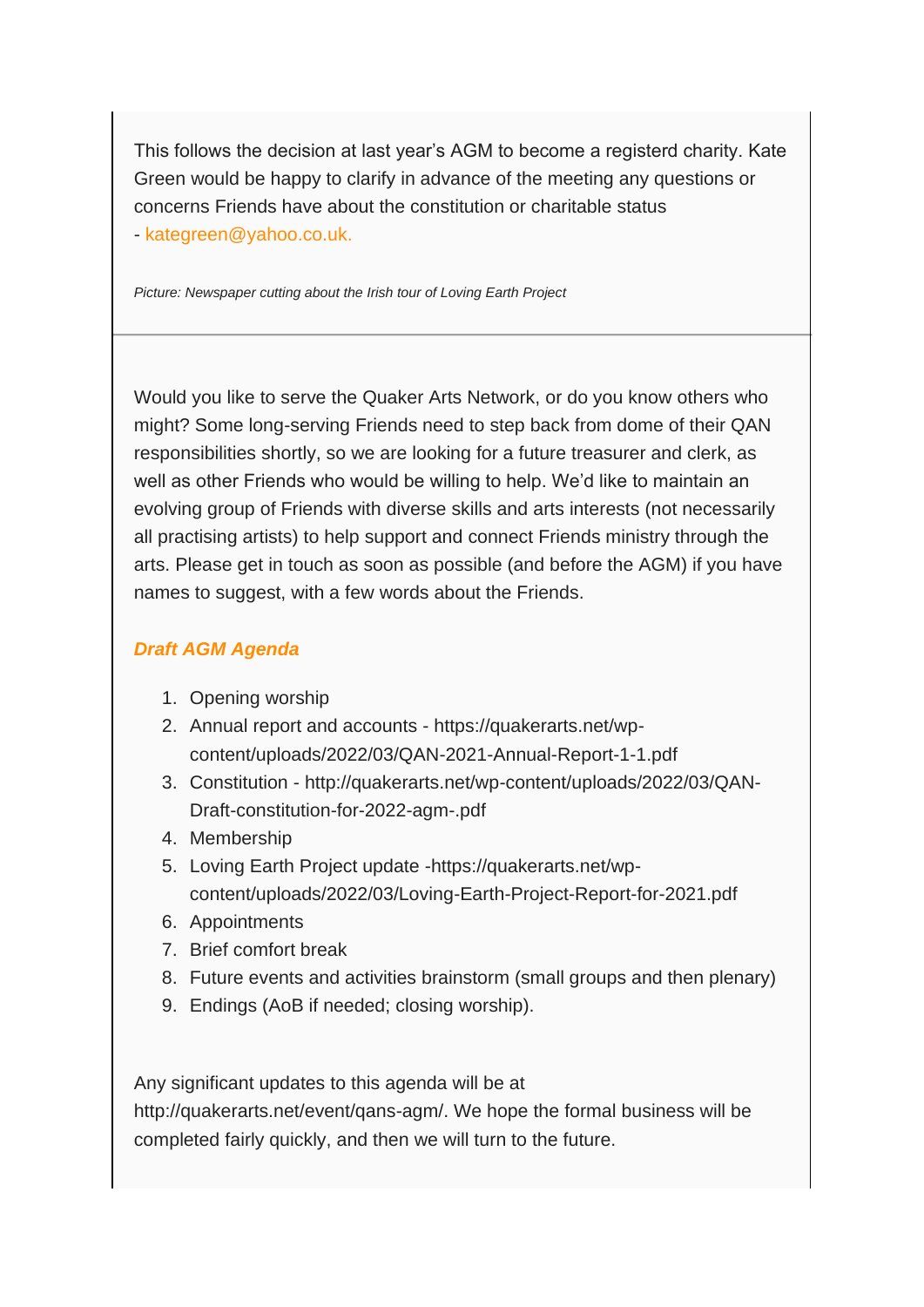## **Have you confirmed your membership of QAN?**

We don't think the new constituttion will change the way we work day to day. However the introduction of a way for members to call an Extraordinary General Meeting, should the need arise, does mean we need to know who our members are. As we have no membership fee, our mailing lists are out of date and inclujde people who have died or no longer interested.

So we have asked Friends to confirm your wish to remain a QAN member. If you have already responded, thank you.

If you haven't done so, please email Sylvia Claire

at sylvia.clare@btinternet.com with the title - *QAN member* to confirm your continuing membership. Thanks.

At some point we will stop sending newsletters to those we don't hear from. We will ask you to do confirm your membership again from time to time. Of course if you would like to stop receiving the newsletter or being a QAN member, please email quakerartsuk.net .

# **400 Years of George Fox in 2024**

Friends World Committee for Consultation has initiated a consultation about hopw we might celebrate 400 years since the birth of George Fox. They will be holding a second online meeting to brainstorm ideas on May 6th at 4 to 5.30 pm. All will be welcome.

Details at https://fwcc.world/event/planning-for-george-foxs-400th-birthday-2/ Whilst many Friends are not keen on celebrating some people rather than others, and anniversaries are not usually our thing, this does offer an opportunity for special connections and concerted Quaker outreach and we hope that the arts will be able to contribute.

In the second part of our AGM on 8 May we will have an opportunity to share any ideas we might have about this, as well as other possible activities.

## **Quaker Arts Events**

Quaker arts events in May include May 6th: Curiosity, Creativity and Climate: A Loving Earth conversation (in Sedburgh and online) 8th May: QAN's AGM (online).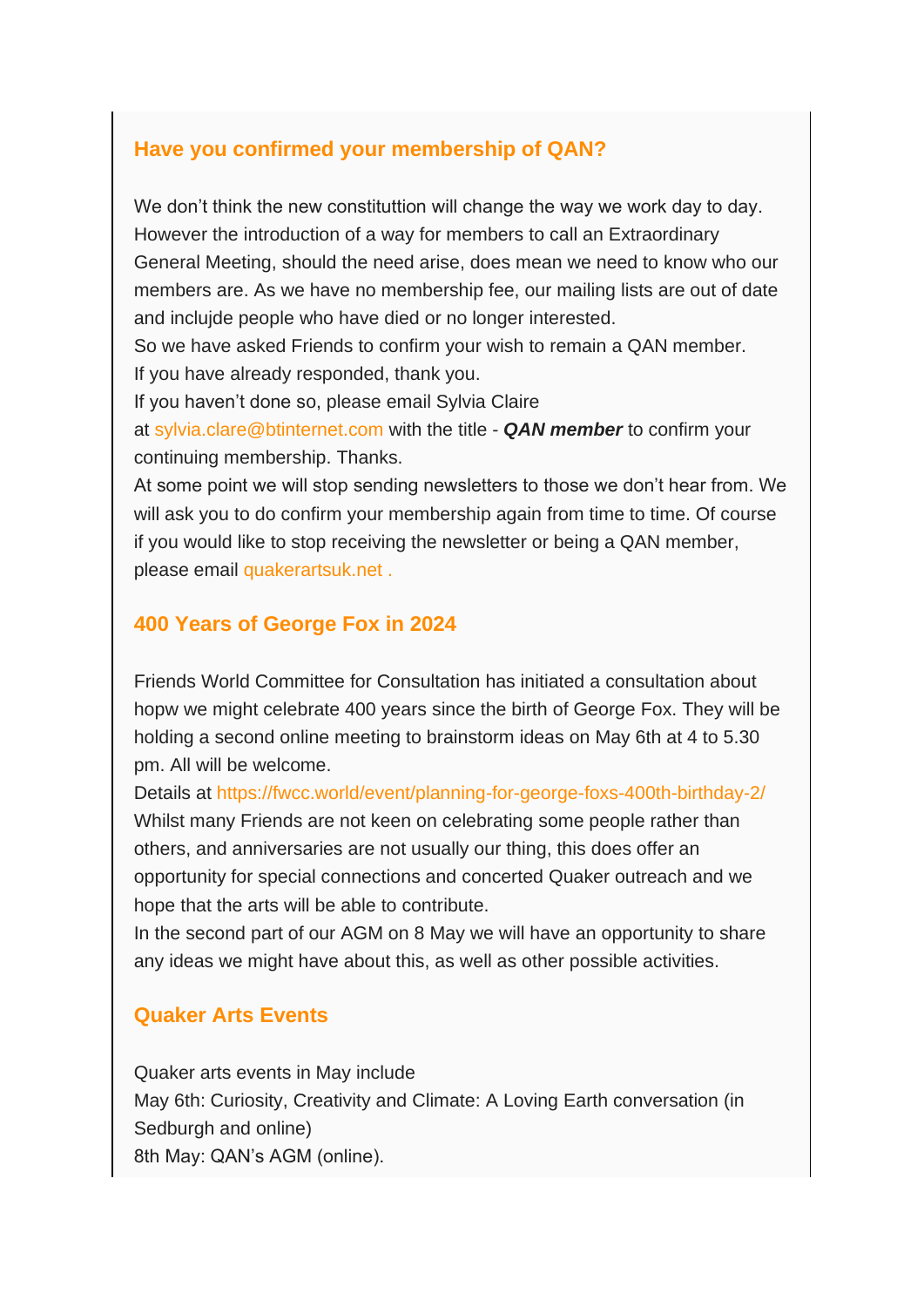22nd May: QAN at BYM (Online event) , sharing responses to textile artworks about the environment.

Various Arts Retreats at Congénies in the South of France Details are at http://quakerarts.net/events/.

*PLEASE SEE OUR [EVENTS PAGE](http://quakerarts.net/events/) FOR DETAILS OF THIS AND OTHER EVENTS, AND DON'T FORGET TO [ADD YOUR OWN EVENTS.](http://quakerarts.net/events/community/add)*



## **Loving Earth Project**

Loving Earth Project exhibitions continue in Sedbergh (Cumbria, and in four venues in Fife (Scotland). After that, exhibitions and events are planned in Grange over Sands (Cumbria), Jordans (Buckinghamshire), Slovenia and at the Edinburgh Festival Fringe. More information about these are on the http://lovingearth-project.uk/events-2/ and a separate newsletter is produced by the Loiving Earth Project . See http://lovingearthproject.uk/category/news/

Please keep sharing news of arts events with Quaker connections on our website.

You can upload events yourself at https://quakerarts.net/events/community/add

A number of other spirituality and arts events are organised by www.livingspirit.org.uk.

## **Publications news**

.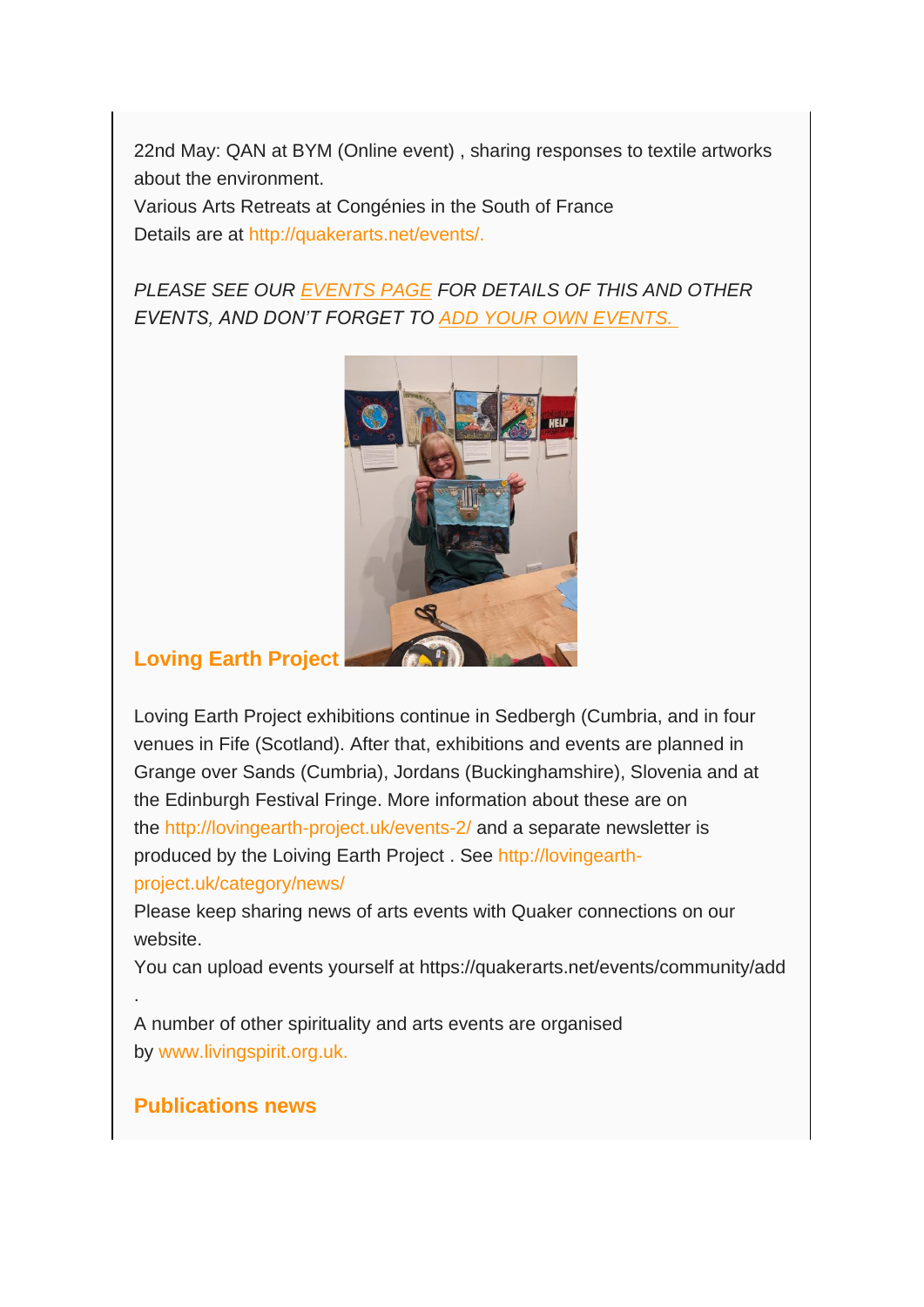

#### **Stephen Cox's second novel Our Child of Two**

**Worlds** waspublished on the 31 March. It also appears in eBook and audiobook in the US and Canada. Quaker bookshop should have it and also can be ordered from any good retailer.

Stephen writes: "The first book was much liked among friends. A … story of a couple in 60s USA who adopt a charming alien boy Cory and keep him safe from militarism by keeping him a secret. The

second book deepens the peril and faces the family with a new dilemma. If Cory's people come to save him and the earth, will his human parents lose him forever?"

It was reviewed by Sue Hampton as follows.

"It may be shelved under Sci-Fi but for me, Our Child of Two Worlds is a stirring novel about family and home. Rich with humanity, it explores our species; tendency to damage ourselves, our

relationships and Planet Earth. And at its core, it gives us Cory, the young, vulnerable 'purple'; .. . who powered the original novel by making us love him. A powerful, sad but satisfying sequel"

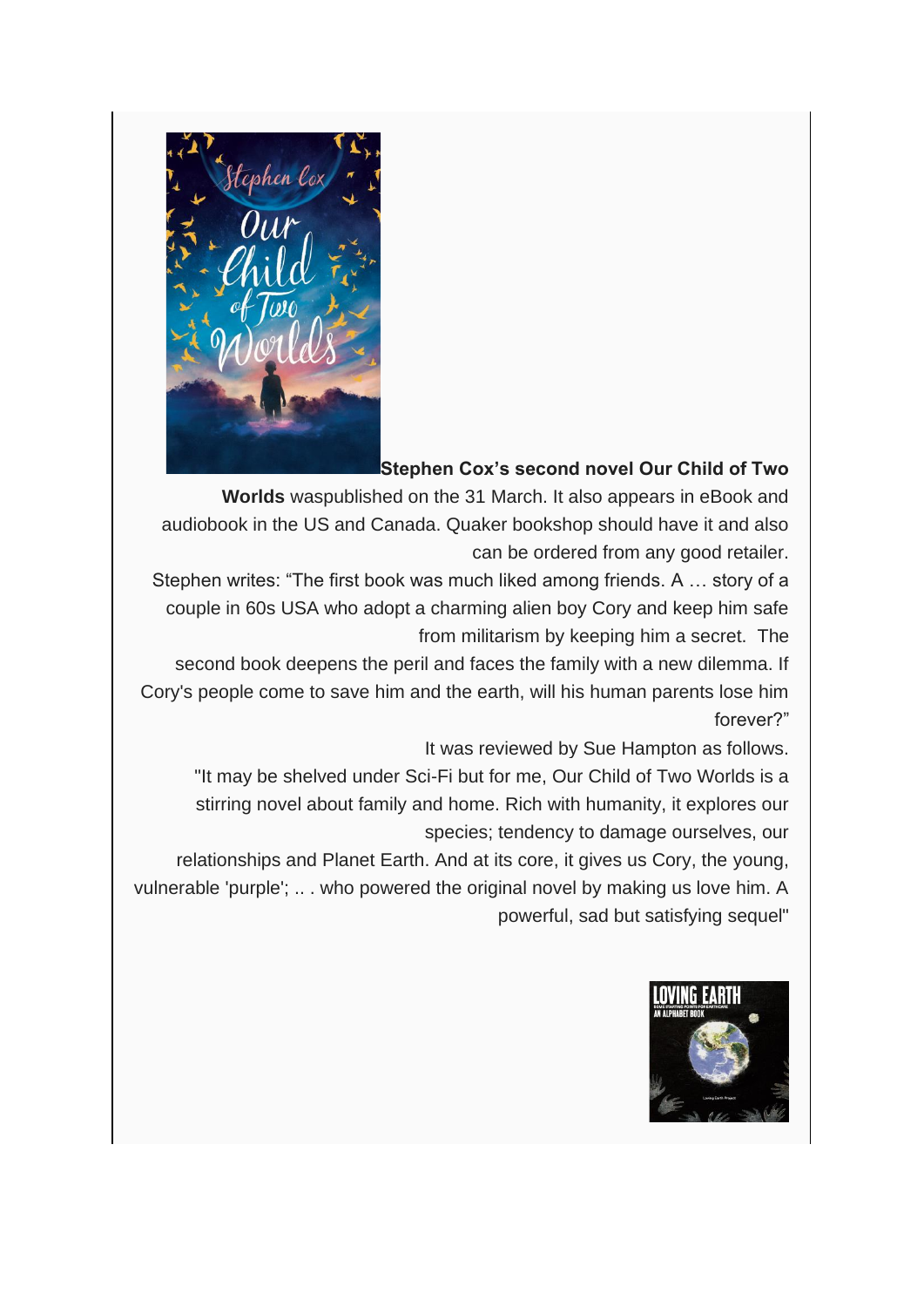#### **Loving Earth : An Alphabet Book. Some starting points for Earthcare**

This little book is selling like hot cakes, and we have already had a reprint. Copies can be bought direct from via http://lovingearth-project.uk/shop/. Please enquire about discounts, available for bulk orders (10 or more copies) to sell or give away. We hope it will soon be stocked by the Quaker Bookshop too.

*PS - Don't forget to keep an eye for news on the website and to put your events up there, and to post and share Quaker arts news via Facebook, if you can.*

To unsubscribe or change your email address on the list, email us at [quakerartsuk@gmail.com.](mailto:quakerartsuk@gmail.com)

Contributions to future newsletters, news items for the website, or items that you have difficulty with posting on Facebook can be emailed to us at [quakerartsuk@gmail.com.](mailto:quakerartsuk@gmail.com)

This newsletter and past newsletters are available at <https://quakerarts.net/documents/> .

 $\left( \begin{array}{c} \bullet \\ \bullet \end{array} \right)$  [Follow QAN on Facebook](http://www.facebook.com/)

 $\mathcal{C}$  [Visit the QAN Website](http://quakerarts.net/)

*Copyright © 2022 Quaker Arts Network, All rights reserved.*

**Our mailing address is:** Quaker Arts Network 'Nettlebank' Wootton Rivers Marlborough, Berkshire SN8 4NQ United Kingdom